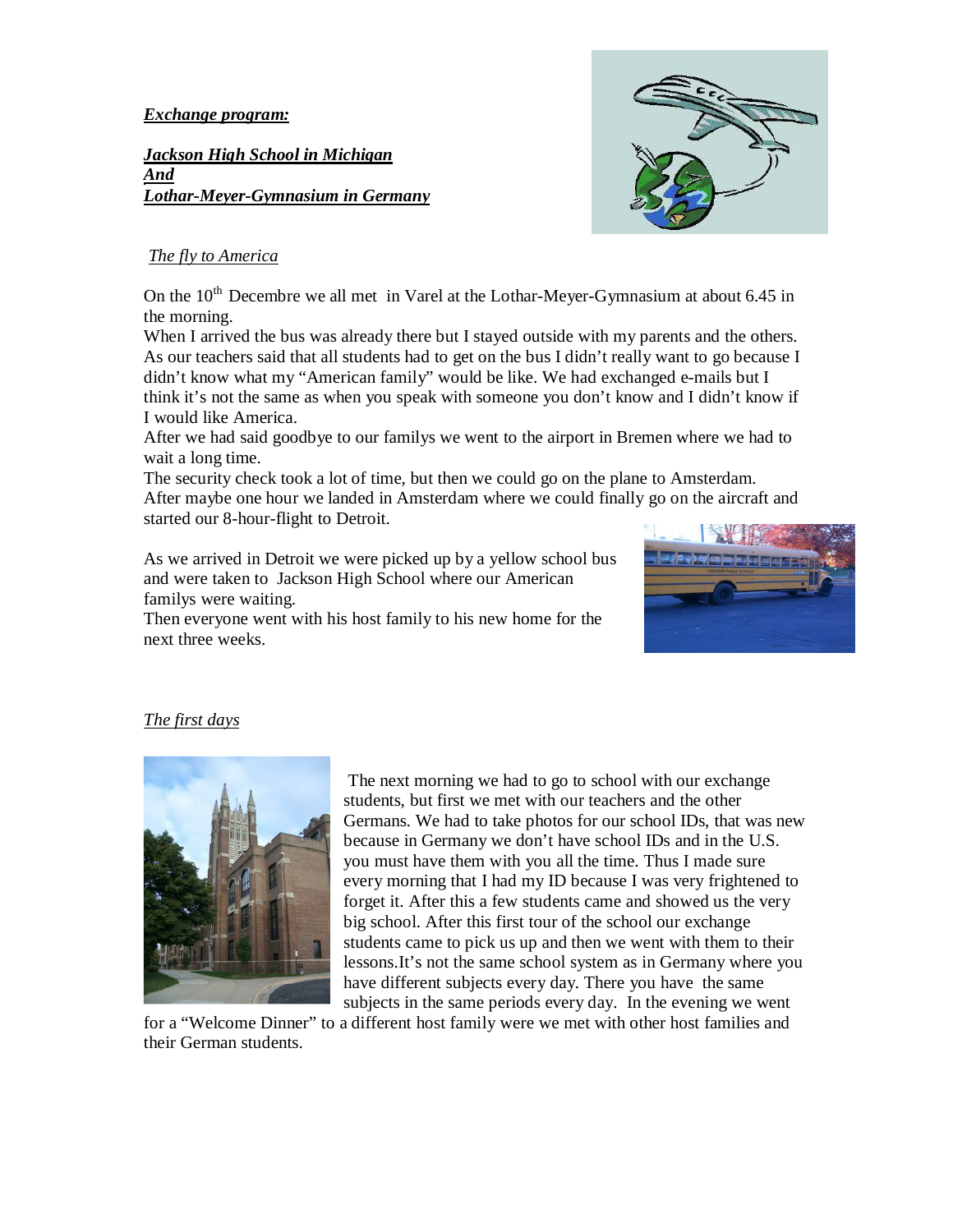On Friday we had breakfast with the principals. First we thought that they wouldn't come but then a few of them came.After that breakfast we walked to the YMCA, which is a sport centre. While we walked there Mr. Ross showed us a bit of the city.

## *The first weekend*



The first weekend we went to a snowmobile race because my host family liked snowmobiles (they have one of their own).That weekend we had time to talk and so we learned more about each other.

## *The first week*

On Monday we was at the "Toledo Zoo". but there are not really different animals as in Germany.

The next day they showed us a few of the churches and buildings of Jackson.

We met the mayor and he told us a bit about Jackson.

After that we went to "JTV 17", that's Jackson's TV station where they showed us the studio.

We visited the building of "Consumers Energy" and the library of Jackson, too.



On Wednesday we had a school day with our exchange students, but they had to take a lot of tests so it wasn't really interesting for us.

On Thursday we had a school day until the first lunch but than we met and walked to the



"Parlour", a place where you can eat ice-cream. That ice-cream is very delicious and you can order 21 scoops of ice-cream, and if you can eat all of them in one hour you don't have to pay. In the evening sirens started suddenly, it was a tornado alarm. That was really exciting for me because we didn't have this in Germany and it was very loud so I didn't know what to do. But my host family said that everything was alright because the tornado was two hours away from our house.

Then we had another normal school day. But these days are not the same school days as in Germany…In Jackson the students come later to their lessons or go earlier. In one lesson a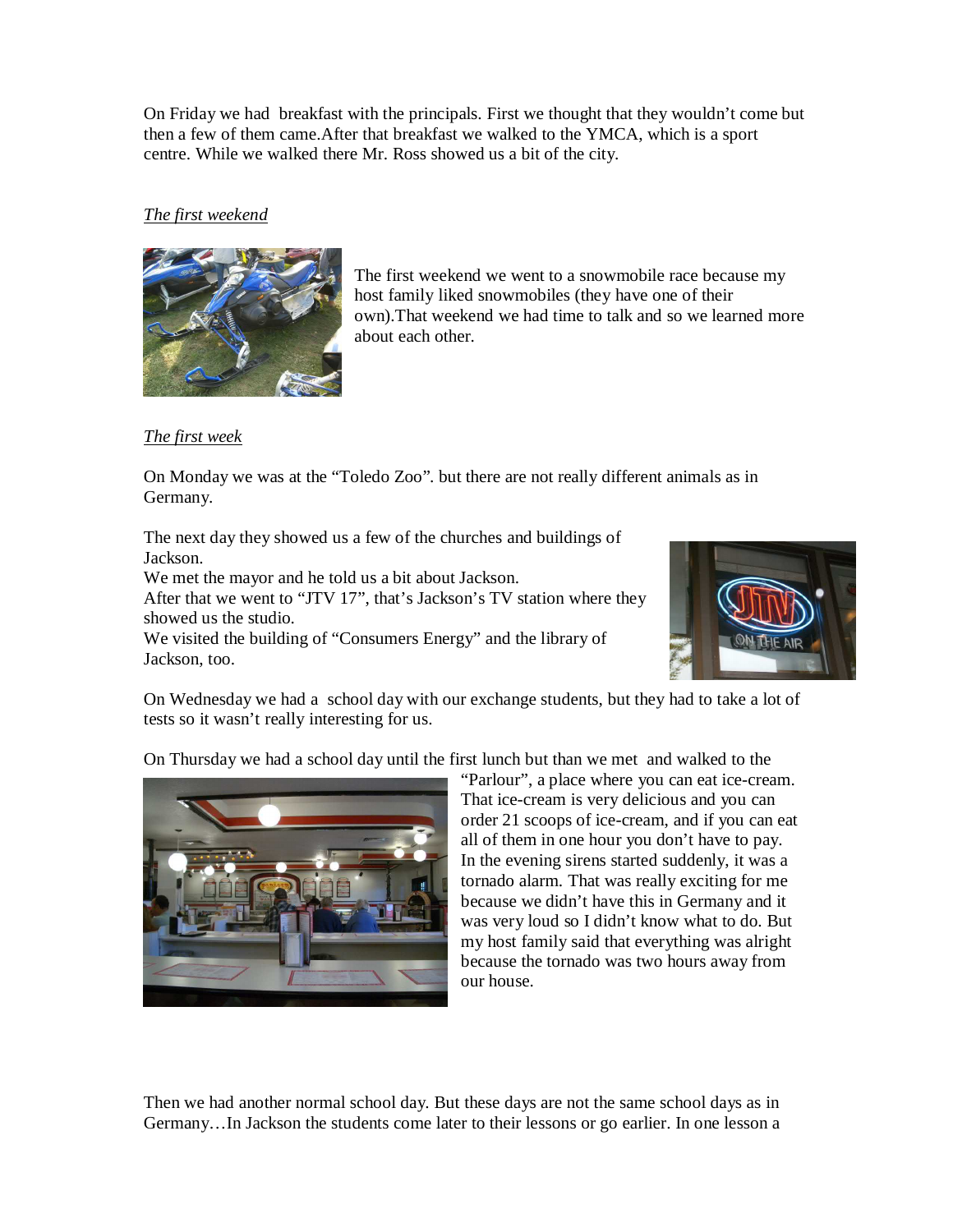girl pierced another girl's ear and that was really funny because the teacher didn't say anything. Later I went with my host family to the "Haunted House", that's the Michigan Theatre. But when it's Halloween and you go inside, it's dark and there are some people in costumes who scare you. That was exciting, too. First we were all scared, but later, when were outside we laughed about all that.

#### *The second weekend*

That weekend I went with my family to "Frankenmuth", that's a "German city", I think it's not really like Germany but it was funny to see (and to read) german things in the U.S.



#### *The second week*

Monday was a normal school day.



The next day we met at school and went by bus to the "MIS" (Michigan International Speedway) where every year are many car races. From there we were taken to "Dawn Foods" – a company specializing in cake and doughnut mixes.

In the evening the German department held their annual "Oktoberfest" where we ate something and where we had to sing a song for the others.

Then half of our group was taken to "Northwest High School" and the other half to "Lumen Christi". I went to "Northwest High School" were each of us was teamed up with a student who showed you the school there.

On Thursday we went to the Planetarium and after that we walked to the "Sharp Park School", that's a school like the 'Grundschule' in Germany. But as we met in the morning at "Jackson High School", the fire alarm suddenly went off. Later we heard that someone had done this…But everybody had to go outside to the football field, and there you saw how many people there are at this school. Okay, when you see this big school building you know automatically that many people attend this school.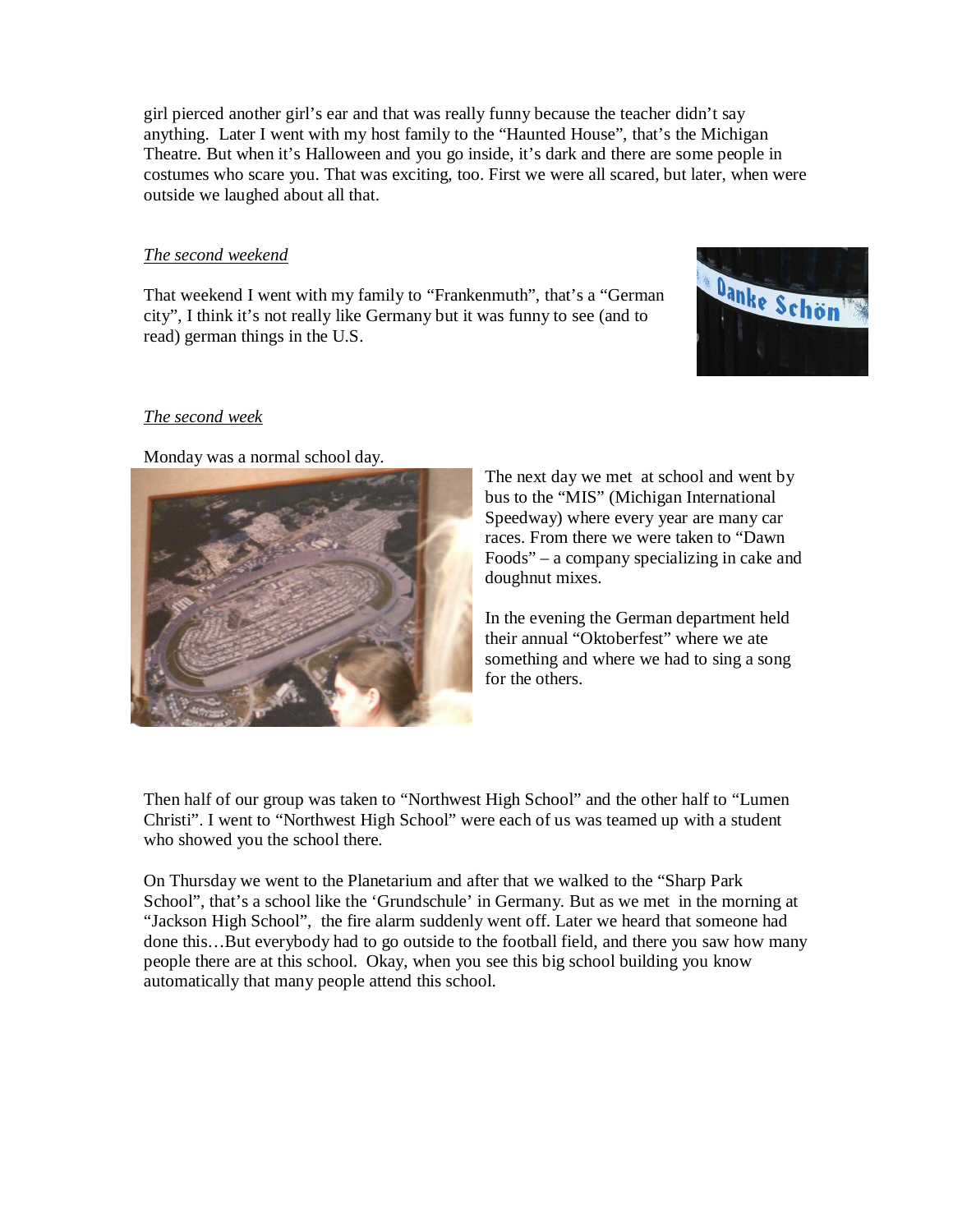October  $26<sup>th</sup>$  was again a normal school day, but I think not really "normal" for us because it was the last school day. I was a bit sad because I had met so many nice people there. Later, at about 11.30 p.m., we went to "Rock 'n Bowl"…that means that you go bowling and while you bowl you can listen to Rock music. It was very funny!!



## *Last weekend*

On Saturday we were invited to a surprise birthday party. After this birthday party we were invited to a horror film party, too. These two parties were very funny.

 Sunday we went to a birthday party which was held by my host family for many people. Afterwards we went to Mrs. Clemon's home because there was the "Good-bye party" for all of the exchange students and their families.

#### *Last week*

On October  $29<sup>th</sup>$  we left at 7.00 a.m. and started our trip to Chicago.

We went to the "Sears Tower" which has over 100 floors…and we went up by elevator. It was fantastic! You could see so much of Chicago; everything was so small and you could see so many big buildings…it was so wonderful.Then we went by bus to "Navy Pier" where we could eat and buy something, for example souvenirs and other things.After meeting the others at the bus, we went to the "Field Museum of Natural History" where we were shown a small section of the museum. It was very big and we didn't see all the things but we saw a bit and that was okay.When we were back we were allowed to go shopping. Later we met and went back to Jackson. At maybe 10.30 p.m. we were back..



On Tuesday we met at school and were taken to "Briarwood Mall" where we could go shopping, too. I think most of us spent their money there, maybe on clothes and other things.